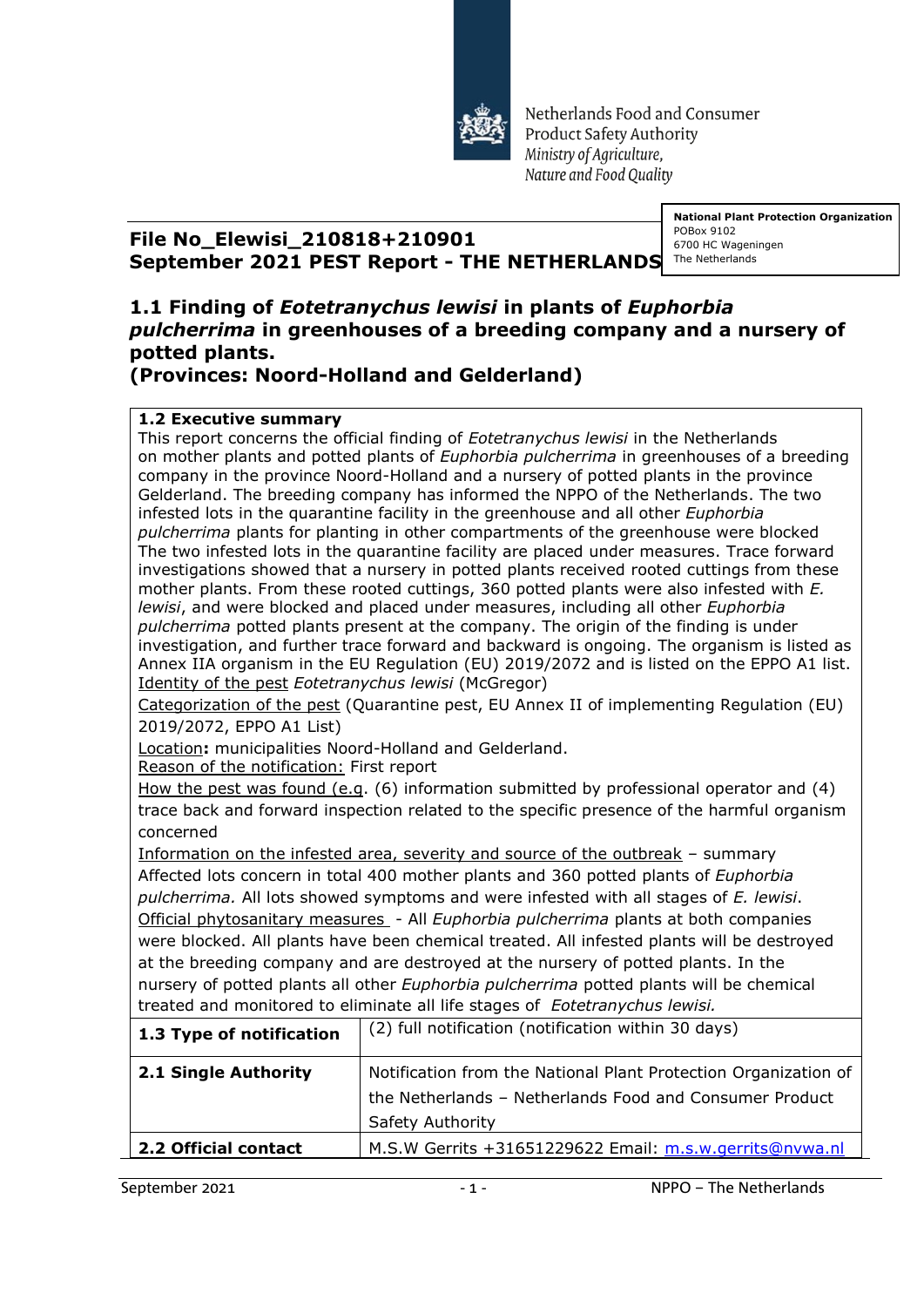| 3. Location of presence                    | 3.1 Provinces Noord-Holland and Gelderland                                                                                                                                                                                                                                                                                                                                         |
|--------------------------------------------|------------------------------------------------------------------------------------------------------------------------------------------------------------------------------------------------------------------------------------------------------------------------------------------------------------------------------------------------------------------------------------|
| of harmful organism                        |                                                                                                                                                                                                                                                                                                                                                                                    |
| 3.2 Map of the location.                   | Not relevant                                                                                                                                                                                                                                                                                                                                                                       |
| 4. Reason of the                           | 4.1 Select: (1) First presence of the harmful organism                                                                                                                                                                                                                                                                                                                             |
| notification and pest                      | First Report                                                                                                                                                                                                                                                                                                                                                                       |
| status                                     |                                                                                                                                                                                                                                                                                                                                                                                    |
| <b>4.3 Previous Pest status</b>            | Select: (13) Absent: intercepted only;                                                                                                                                                                                                                                                                                                                                             |
| 4.4 Current Pest status                    | Select: (15) Transient: actionable, under eradication;                                                                                                                                                                                                                                                                                                                             |
| 5. Information relating<br>to the finding. | 5.1 How the harmful organism was found.<br>(6) information submitted by professional operators on 18<br>August 2021 and<br>(4) trace forward inspection related to the specific presence<br>of the harmful organism concerned on 1 September 2021                                                                                                                                  |
| 5.2 Date of finding.                       | The identity of the pest was confirmed by the National<br>Reference Centre on 25 August 2021 (Noord-Holland) and 3<br>September 2021 (Gelderland)                                                                                                                                                                                                                                  |
| 5.3 Sampling for<br>laboratory analysis    | For the locations in Noord-Holland and Gelderland samples<br>with respectively two and four infested potted plants were<br>sealed on 23 August 2021 and 1 September 2021. Both<br>samples were analysed at the entomology laboratory of NRC<br>on the next day after arrival.<br>Pictures of plants taken by NRC - NPPO of the Netherlands<br>1) At breeding company Noord-Holland |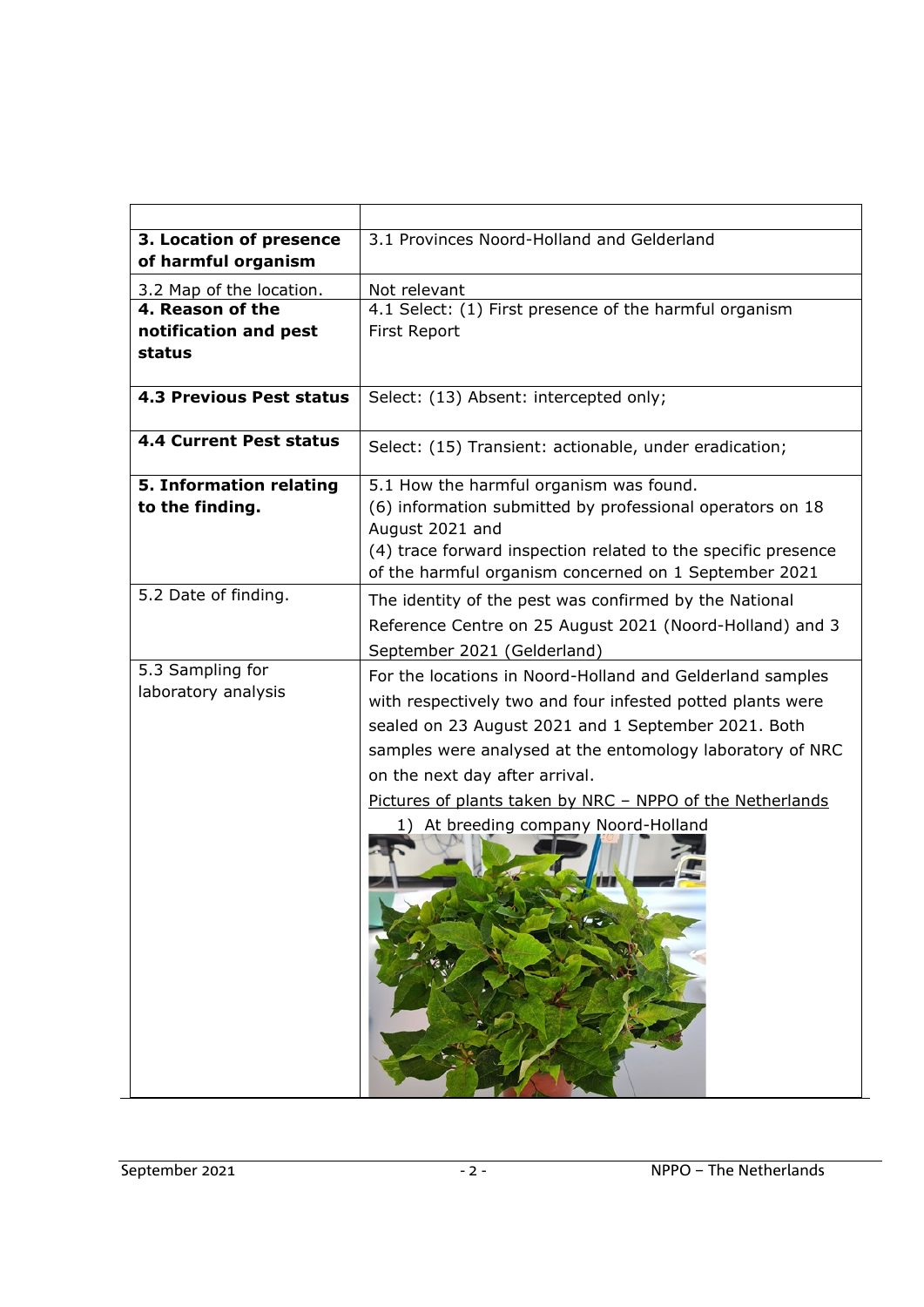|                | 2) At nursery with potted plants in Gelderland                                          |
|----------------|-----------------------------------------------------------------------------------------|
|                | Female and eggs of E. lewisi (Gelderland)<br><u>3)</u>                                  |
| 5.4 Laboratory | Mr Anton T.C. van der Sommen.<br>Tel: +31 65 124 7175 Email: a.t.c.vandersommen@nvwa.nl |

September 2021 - 3 - NPPO – The Netherlands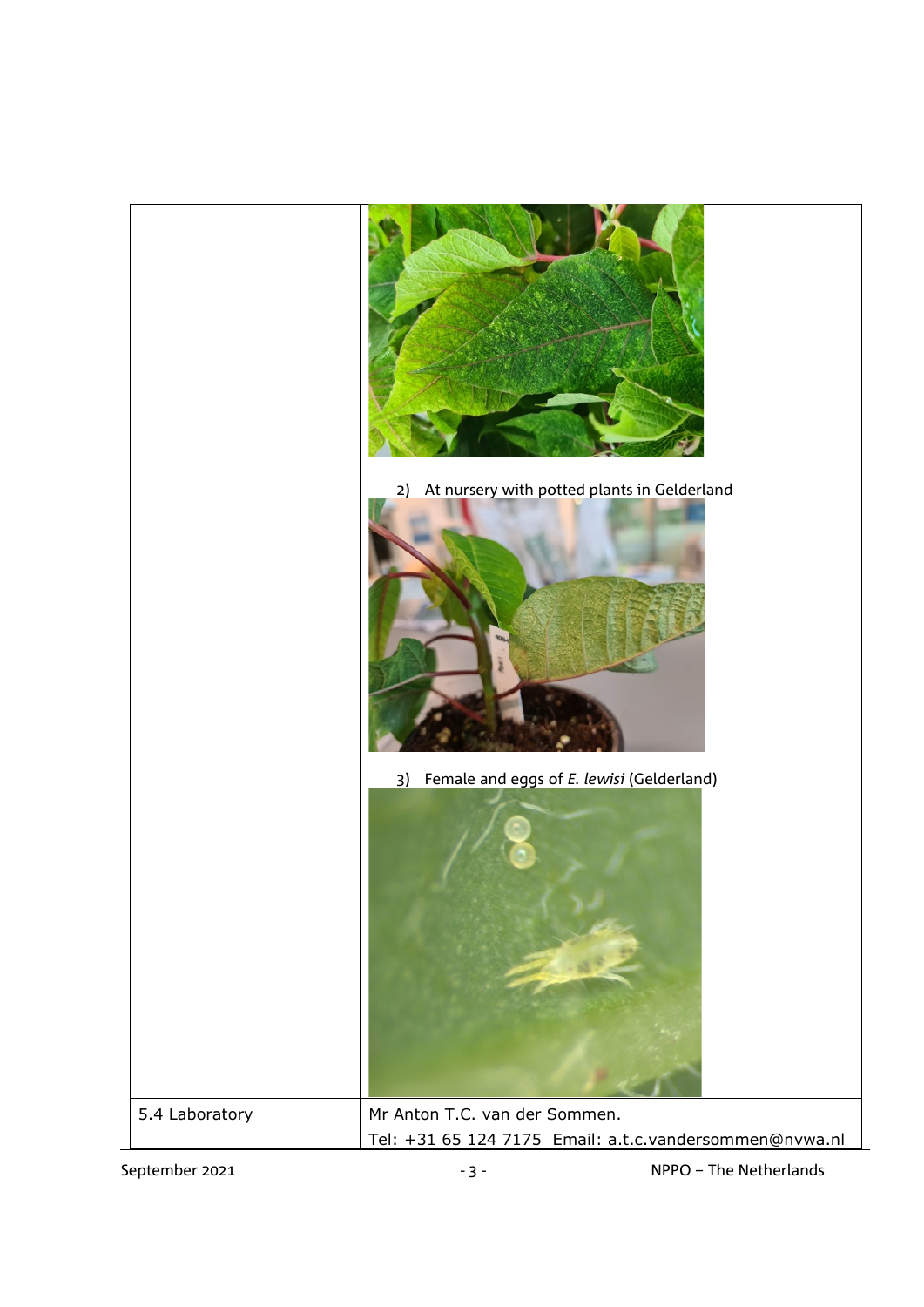|                                                                                                       | National Reference Centre - NPPO of the Netherlands                                                                                                                                                                                                                                                                                        |
|-------------------------------------------------------------------------------------------------------|--------------------------------------------------------------------------------------------------------------------------------------------------------------------------------------------------------------------------------------------------------------------------------------------------------------------------------------------|
| 5.5 Diagnostic method.                                                                                | (1) According to peer reviewed protocol;<br>After preparation in Hoyer's females as well as males of each<br>plant were identified with EPPO diagnostic protocol PM 7/68<br>(1) (2006) and Gotoh & Arabuli (2019): New species of the<br>genus Eotetranychus (Acari, Prostigmata, Tetranychidae)<br>from Japan. Zootaxa 4555 (1): 001-027. |
| 5.6 Date of official<br>confirmation of the                                                           | Noord-Holland: 25 August 2021<br>Gelderland: 3 September 2021                                                                                                                                                                                                                                                                              |
| harmful organism's<br>identity                                                                        |                                                                                                                                                                                                                                                                                                                                            |
| <b>6. Information related</b><br>to the area, severity of<br>the finding and source<br>of the finding | 1 Quarantine facility in a greenhouse of 80 m2.<br>1 greenhouse of 2,3 ha                                                                                                                                                                                                                                                                  |
| 6.2. Characteristics of the<br>infested area and its                                                  | (3) Physically closed conditions                                                                                                                                                                                                                                                                                                           |
| vicinity.                                                                                             | 1 greenhouse with plants for planting<br>(3.1)                                                                                                                                                                                                                                                                                             |
|                                                                                                       | 1 greenhouse with potted plants                                                                                                                                                                                                                                                                                                            |
| 6.3. Host plants in the<br>infested area and its<br>vicinity.                                         | Euphorbia pulcherrima                                                                                                                                                                                                                                                                                                                      |
| 6.4. Infested plant(s),<br>plant product(s) and other<br>object(s).                                   | 1) 400 mother plants for planting of Euphorbia pulcherrima<br>2) 360 potted plants for planting of Euphorbia pulcherrima                                                                                                                                                                                                                   |
| 6.5. Vectors present in the<br>area.                                                                  | Not relevant                                                                                                                                                                                                                                                                                                                               |
| 6.6. Severity of the                                                                                  | Two infested lots (in total 400 mother plants) in the                                                                                                                                                                                                                                                                                      |
| outbreak.                                                                                             | quarantine facility in the greenhouse in Noord-Holland were<br>heavily infested with all life stages of E. lewisi                                                                                                                                                                                                                          |
|                                                                                                       | The nursery with potted plants received cuttings from these                                                                                                                                                                                                                                                                                |
|                                                                                                       | mother plants. These 360 potted plants were also infested                                                                                                                                                                                                                                                                                  |
|                                                                                                       | with all life stages of E. lewisi.                                                                                                                                                                                                                                                                                                         |
| 6.7. Source of the                                                                                    | The source of the infestations is still unclear. Trace backward                                                                                                                                                                                                                                                                            |
| outbreak.                                                                                             | investigations are ongoing.                                                                                                                                                                                                                                                                                                                |
|                                                                                                       |                                                                                                                                                                                                                                                                                                                                            |
| 7. Official phytosanitary measures                                                                    |                                                                                                                                                                                                                                                                                                                                            |
| 7.1. Adoption of official<br>phytosanitary measures.                                                  | Official phytosanitary measures in the form of chemical,<br>(1)<br>treatment have been taken;                                                                                                                                                                                                                                              |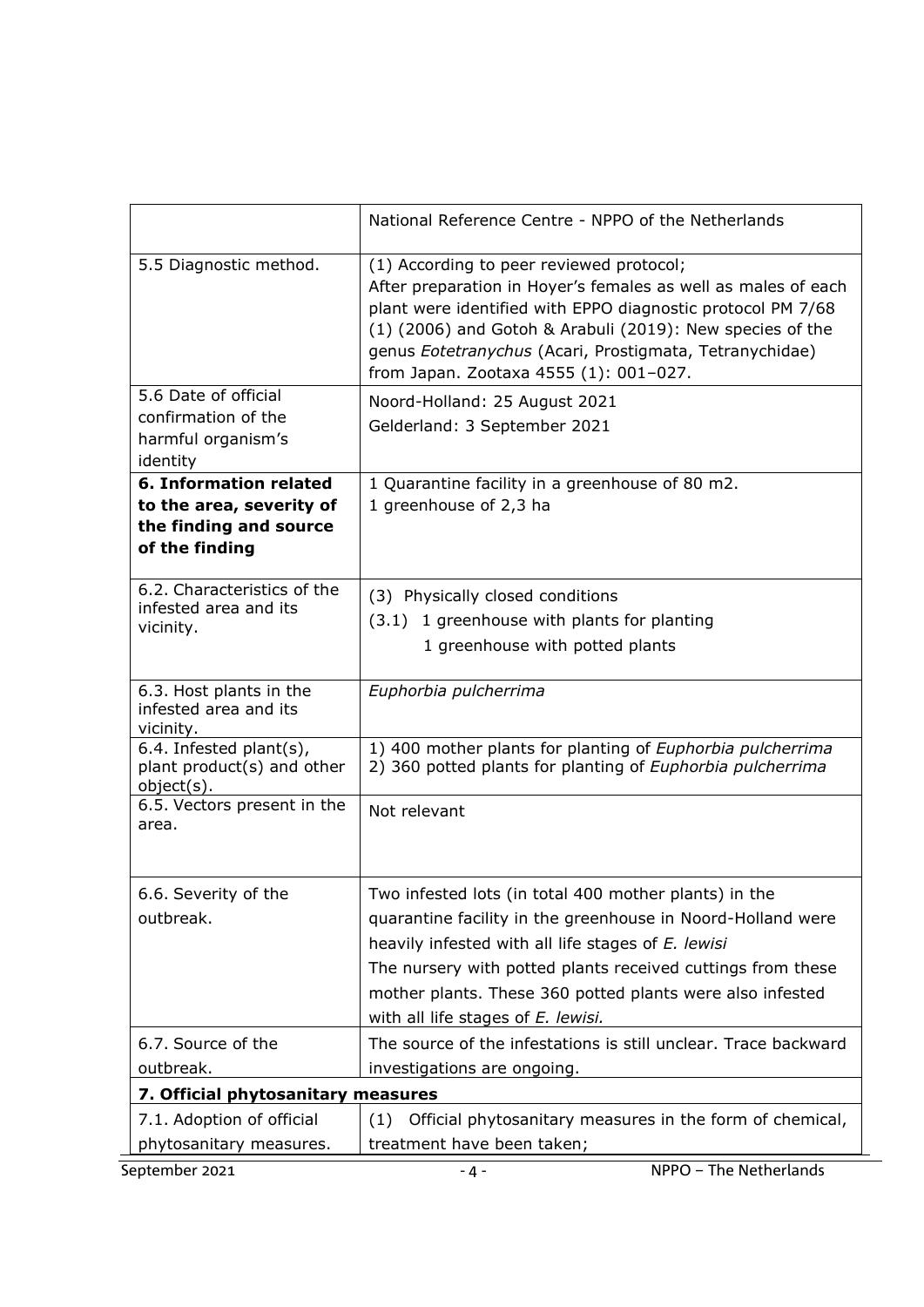| 7.2. Date of adoption of<br>the official phytosanitary<br>measures. In case of<br>temporary measures,<br>indication of their expected<br>duration.<br>7.3. Identification of the<br>area covered by official<br>phytosanitary measures -<br>indicate the method used<br>to identify the area<br>covered by official<br>phytosanitary measures.<br>Provide the results of the<br>surveys that have been | (2) Official phytosanitary measures, other than measures in<br>the form of chemical, biological or physical treatment, have<br>been taken;<br>All Euphorbia pulcherrima plants at both companies are<br>blocked. The infested lots at the breeding company will be<br>destroyed and at the nursery with potted are destroyed. All<br>Euphorbia pulcherrima plants at the nursery with potted<br>plants will be chemical treated and monitored to eliminate all<br>life stages of Eotetranychus lewisi.<br>23 August 2021 (breeding company) and 1 September<br>(potted plant nursery) [affected lots on hold pending<br>laboratory analyses<br>25 August 2021(breeding company), 7 and 17 September<br>(potted plant nursery)[written decision on official<br>phytosanitary measures sent to the company]<br>1 Quarantine facility in a greenhouse of 80 m2.<br>1 greenhouse of 2,3 ha with potted plants of Euphorbia<br>pulcherrima and other non-host plants |
|--------------------------------------------------------------------------------------------------------------------------------------------------------------------------------------------------------------------------------------------------------------------------------------------------------------------------------------------------------------------------------------------------------|-----------------------------------------------------------------------------------------------------------------------------------------------------------------------------------------------------------------------------------------------------------------------------------------------------------------------------------------------------------------------------------------------------------------------------------------------------------------------------------------------------------------------------------------------------------------------------------------------------------------------------------------------------------------------------------------------------------------------------------------------------------------------------------------------------------------------------------------------------------------------------------------------------------------------------------------------------------------|
| carried out.<br>7.4. Objective of the<br>official phytosanitary                                                                                                                                                                                                                                                                                                                                        | (1) eradication                                                                                                                                                                                                                                                                                                                                                                                                                                                                                                                                                                                                                                                                                                                                                                                                                                                                                                                                                 |
| measures.                                                                                                                                                                                                                                                                                                                                                                                              |                                                                                                                                                                                                                                                                                                                                                                                                                                                                                                                                                                                                                                                                                                                                                                                                                                                                                                                                                                 |
| 7.5. Measures affecting the<br>movement of goods.<br>Indication of one of the<br>following options                                                                                                                                                                                                                                                                                                     | (2) measures do not affect import into or movement within<br>the Union of goods.                                                                                                                                                                                                                                                                                                                                                                                                                                                                                                                                                                                                                                                                                                                                                                                                                                                                                |
| 7.6. Specific surveys.                                                                                                                                                                                                                                                                                                                                                                                 | All lots of Euphorbia pulcherrima will be inspected. When<br>there are more related companies found during the trace<br>forward investigation, these will also be inspected.                                                                                                                                                                                                                                                                                                                                                                                                                                                                                                                                                                                                                                                                                                                                                                                    |
| 8. Pest risk<br>analysis/assessment                                                                                                                                                                                                                                                                                                                                                                    | (1) Pest risk analysis is not required (harmful organism is<br>listed in Annex II of Regulation 2019/2072                                                                                                                                                                                                                                                                                                                                                                                                                                                                                                                                                                                                                                                                                                                                                                                                                                                       |